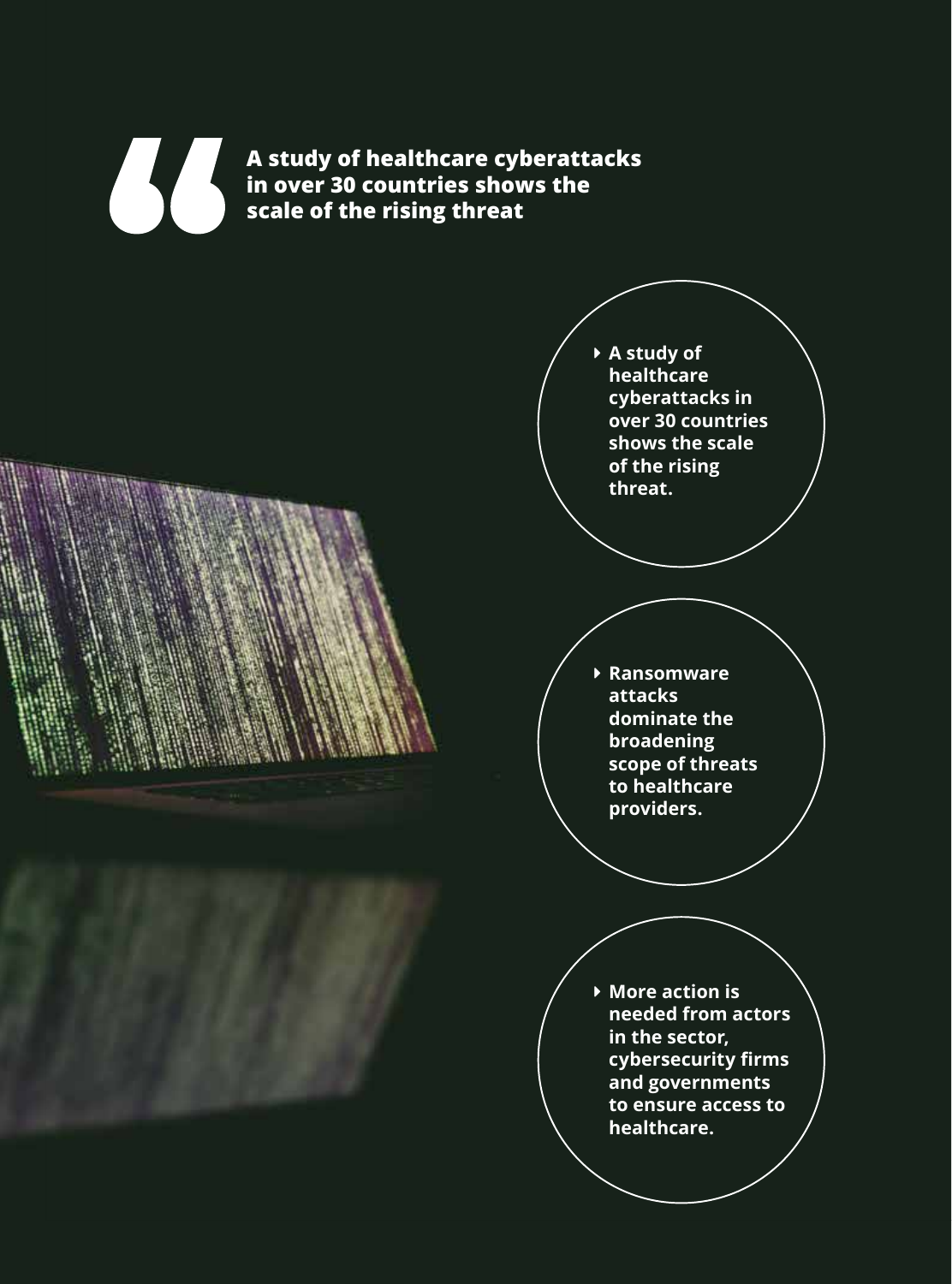

by Stéphane Duguin



## **IF HEALTHCARE DOESN'T STRENGTHEN ITS CYBERSECURITY, IT COULD SOON BE IN CRITICAL CONDITION**

It's hard to imagine anything more cynical than holding a hospital to ransom, but that is exactly what's happening with growing frequency. The healthcare sector is a popular target for cybercriminals. Unscrupulous attackers want data they can sell or use for blackmail, but their actions are putting lives at risk. A cyberattack on healthcare is more than an attack on computers. It is an attack on vulnerable people and the people who are involved in their care; this is well illustrated by the breadth of healthcare or-

ganizations, from hospitals to mental health facilities to pharmaceutical companies and diagnostic centres, targeted between June 2020 and September 2021.

Cyberattacks on healthcare have continued to plague the sector since the start of the COVID-19 pandemic. At the CyberPeace Institute, we have [analyzed data on](https://cit.cyberpeaceinstitute.org/)  [over 235 cyberattacks](https://cit.cyberpeaceinstitute.org/) (excluding data breaches) against the healthcare sector across 33 countries. While this is a mere fraction of the full scale of such at-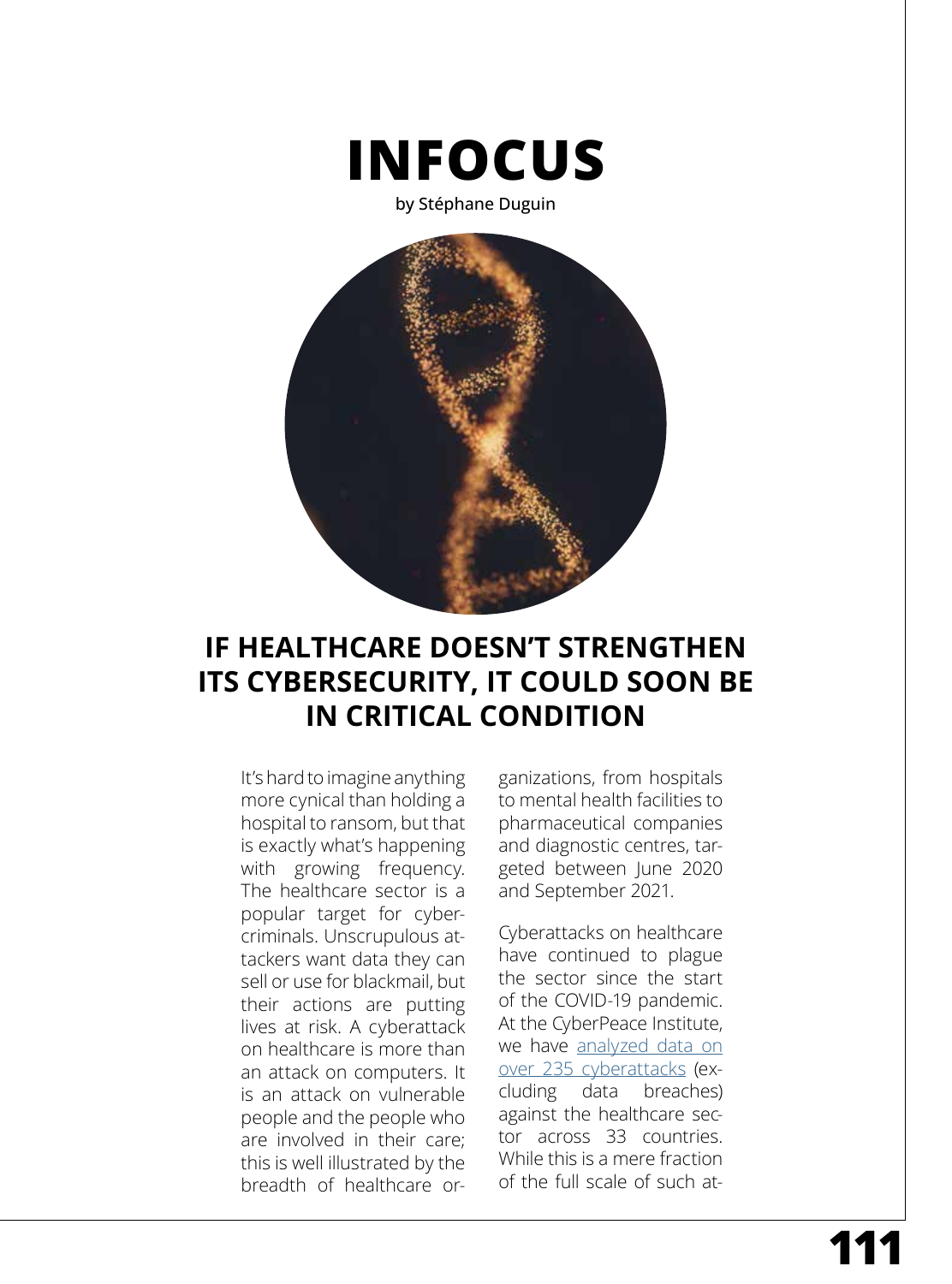

tacks, it provides an important indicator of the rising negative trend and its implications for access to critical care.

Over 10 million records have been stolen, of every type, including social security numbers, patient medical records, financial data, HIV test results and private details of medical donors. On average, 155,000 records are breached during an attack on the sector, and the number can be far higher, with some incidents reporting the breach of over 3 million records.

## **Poor bill of health**

Ransomware attacks on the sector, where threat actors lock IT systems and demand payment to unlock them, have a direct impact on people. Patient care services are particularly vulnerable; their high dependence on technology combined with the critical nature of their daily operations means that ransomware attacks endanger lives. Imagine being in an ambulance that is diverted because a cyberattack has caused chaos at your local emergency department. This is not a hypothetical situation. We found that 15% of ransomware attacks led to patients being redirected to other facilities, 20% caused appointment cancellations, and some services were disrupted for nearly four months.

Ransomware attacks on the sector occurred at a rate of four incidents per week in the first half of 2021, and we know this is just the tip of the iceberg, as there is a significant absence of public reporting and available data in many regions. Threat actors are becoming more ruthless, often copying the data, and threatening to release it online unless they receive further payment.

Health records are low-risk, high reward targets for cybercriminals – each record can fetch a high value on the underground market, and there is little chance of those responsible being caught. Criminal groups operate across a wide range of jurisdictions and regularly update their methods, yet we continue to see that attackers act with impunity.

## **Securing the right to healthcare**

We can, and should, be doing better. The first step is with cybersecurity itself. Healthcare cybersecurity suffers

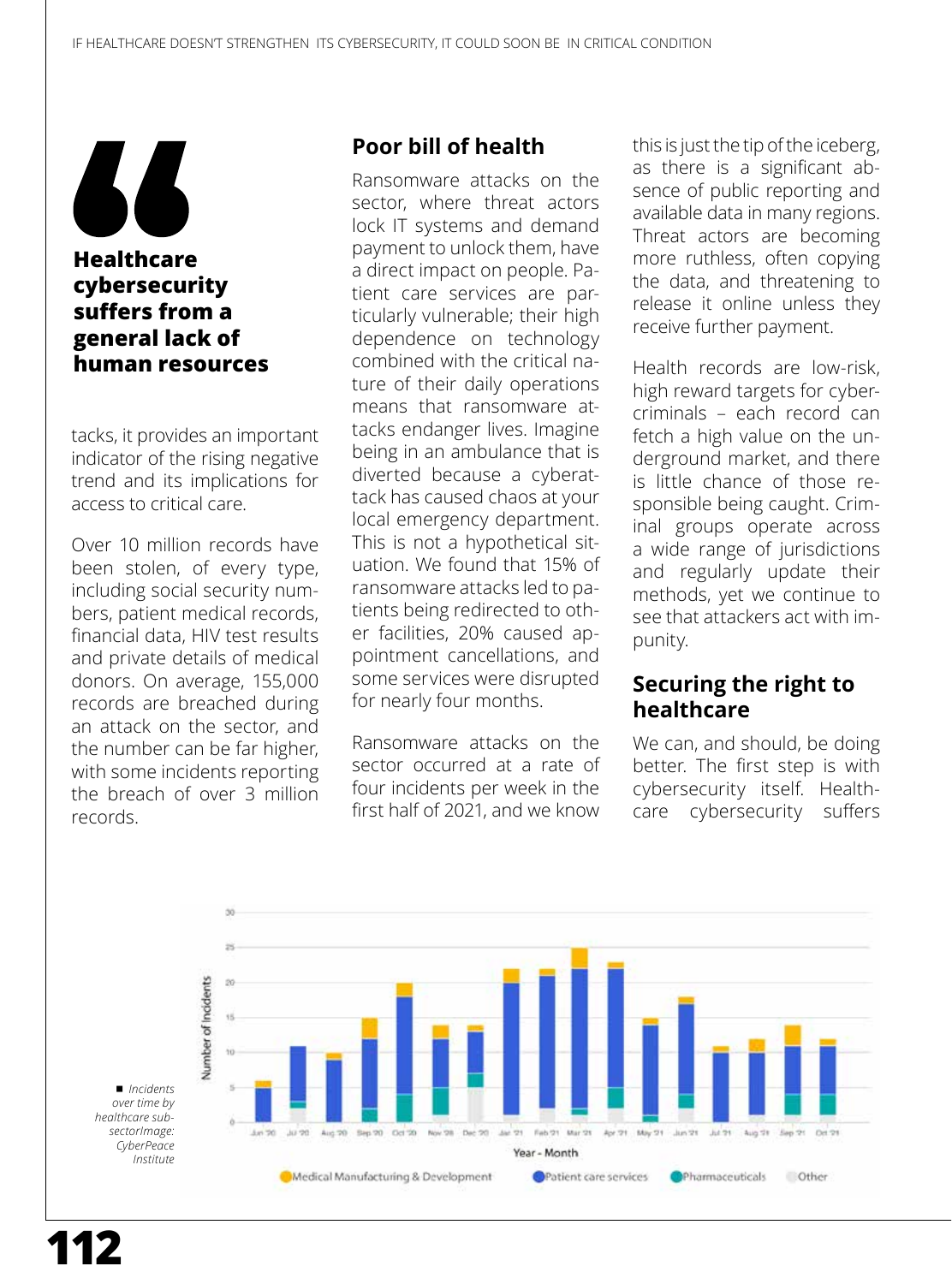

from a general lack of human resources. More people need to be trained and deployed.

Software and security tools need to be secure by design. This means putting security considerations at the centre of the product, from the very beginning. Too often security options are added as a final step, which means they paper over inherent weaknesses and loopholes.

Healthcare organizations should also do more, particularly increasing their investment in cybersecurity to secure infrastructure, patch vulnerabilities and update systems, as well as building and maintaining the required level of cybersecurity awareness-raising and training of staff. Healthcare organizations also need to commit to due diligence and standard rules of incident handling.



But these matters are ultimately too big for individual organizations to solve alone. Governments must take proactive steps to protect the healthcare sector. They must raise the capacity of their national law enforcement agencies and judiciary to act in the event of extraterritorial cases so that threat actors are held to account. This requires the political will and international

**Governments must take proactive steps to protect the healthcare sector**

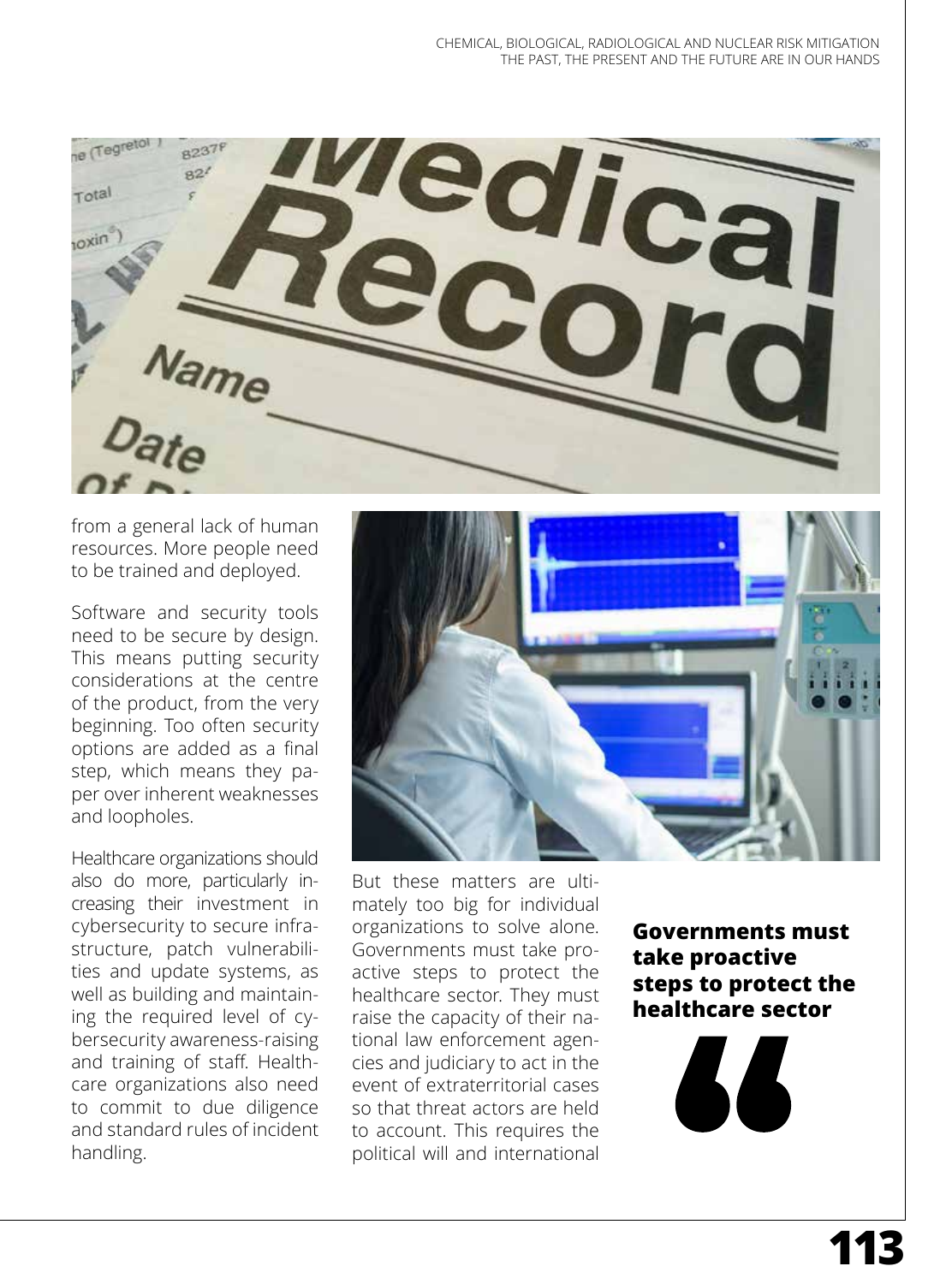cooperation of governments, including for investigation and prosecution of threat actors.

One point of real concern from our analysis is that information about cyberattacks, such as ransomware incidents, is inadequate due to under-reporting and lack of documentation of attacks. Thus it is impossible to have a global view of the extent of cyberattacks against the healthcare sector. To build even a partial picture of such attacks meant us accessing and aggregating the data that ransomware operators – the criminals – publish or leak online.

It is not acceptable that they are the significant source of information relating to cyber incidents and threats posed to the sector. We want to shift away from data published by or from malicious actors and

encourage stronger reporting and transparency relating to cyberattacks by the healthcare sector to improve both the understanding of the threat and the ability to take appropriate action to reduce it.

Our analysis shows that 69% of countries for which we have recorded attacks have classified health as critical infrastructure. Healthcare must be recognized as critical infrastructure globally. Designation as critical infrastructure would ensure that the sector is part of national policies and plans to strengthen and maintain its functioning as critical to public health and safety.

Governments must enforce existing laws and norms of behaviour to crack down on threat actors. They should cooperate with each other to

ensure that these laws are put into operation in order to tackle criminals that operate without borders. More should be done to technically attribute cyberattacks to identify which actors have carried out and/or enabled the attack.

Health is a fundamental human right. It is the responsibility of governments to lead the way in protecting healthcare. People need access to reliable, safe healthcare, and they should be able to access it without worrying about their privacy, safety and security.

We hope there is global recognition that the status quo is unacceptable and that we can all do more to prevent cyberattacks against healthcare, protect the victims of such attacks, and hold perpetrators to account.